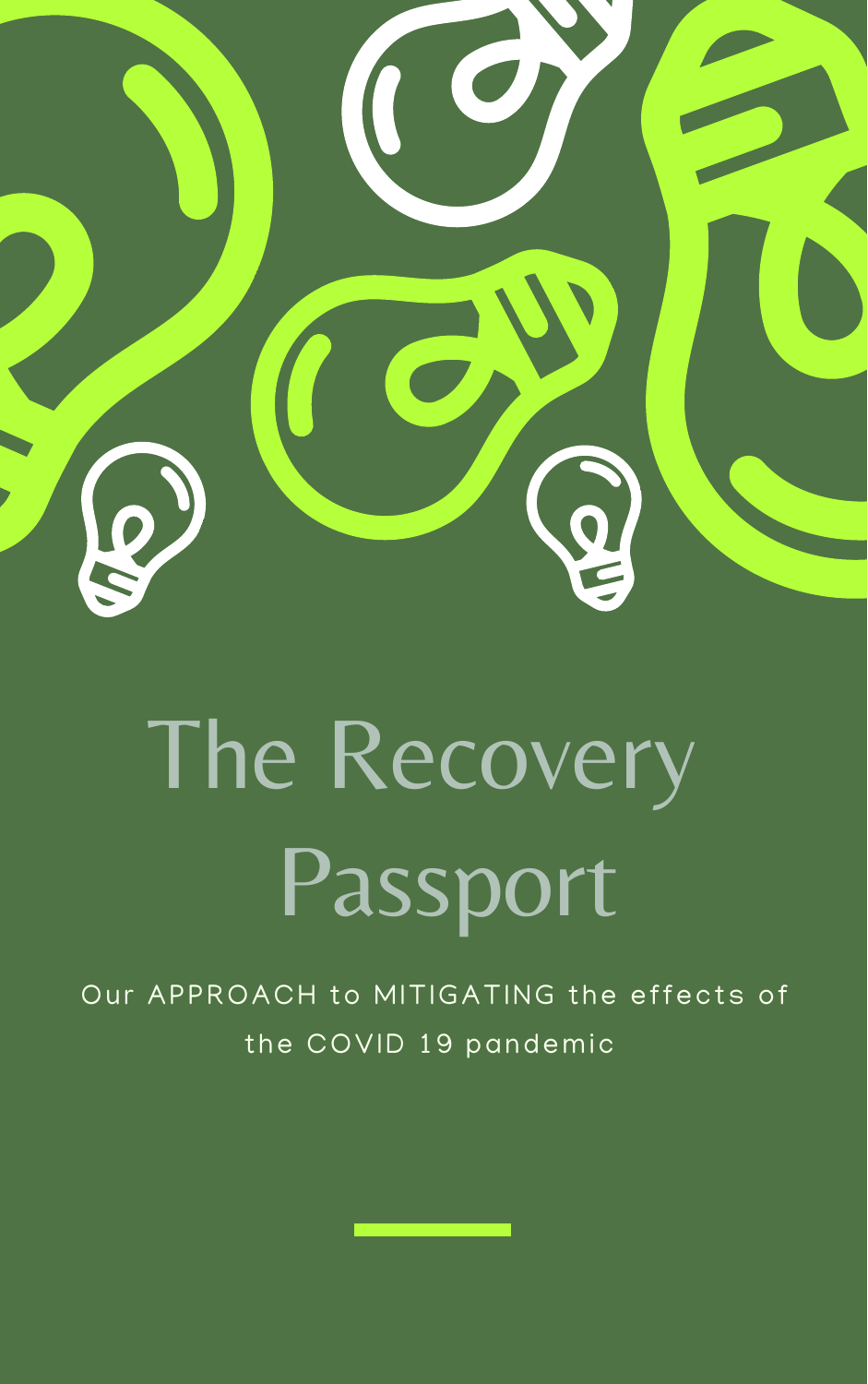As a result of both the pandemic and the factors used to mitigate the spread, psychological stress and psychosocial effects have been

reported to negatively affected the mental health and wellbeing of the nation, increasing peoples vulnerability to mental health disorders ( Mental health UK,2020; Ahmed, 2020).

The COVID 19 pandemic has posed a global public health emergency, with the World Health Organisation on June 15 2020 reporting 7.8 million cases

and more than 430,000 deaths ( WHO, 2020,a) In the UK , data from the 16 June 2020 identified 298,136 confirmed cases and 41,969 deaths of confirmed COVID 19 ( GOV, 2020). In an attempt to control the pandemic, the UK was placed on lockdown on the March 27th, prohibiting contact with people outside of their home, to self isolate if deemed necessary and cease all "non-essential" travel.





## The reason why?

Further concerns exist around the mental health and wellbeing of children and young people (CYP), with increased risk for vulnerable or disadvantages groups, looked after children and those with special educational needs and disabilities (The Children Society, 2020). The loss of independence and social isolation is suggested to heighten levels of stress and may have exposed them to neglect and abuse, resulting in increased trauma responses and interpersonal conflicts, changing their perception of the world and increasing the risk of self harming behaviours (Creighton et al, 2018; The Children Society, 2020; Tiwari et al,2020).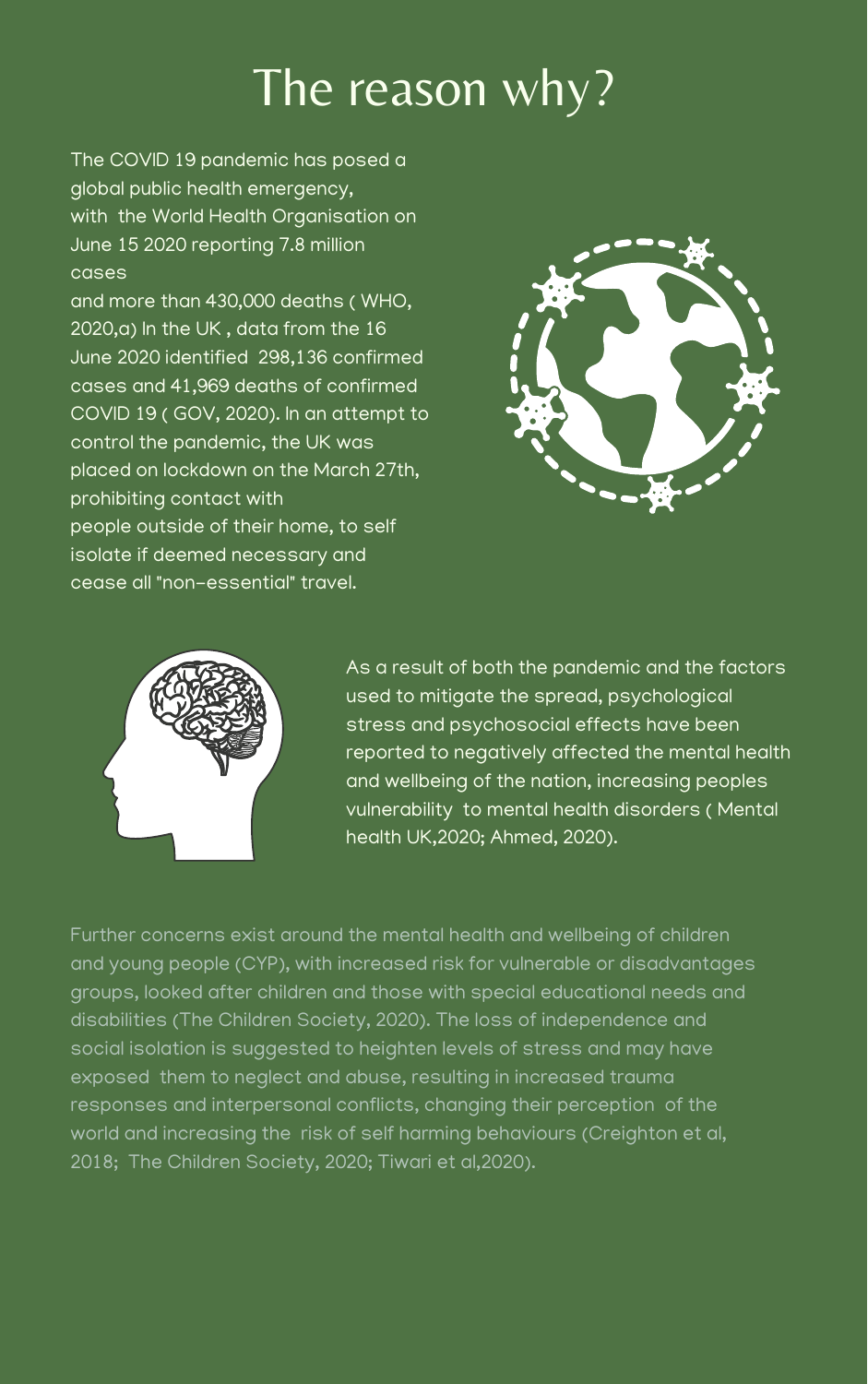Further concerns lie around the increased anxiety level of CYP due to the pandemic. Recent studies show CYP experiencing heightened level of fear and anxiety due to the threat of COVID 19, whilst pervious research around adverse events report anxiety and depression in CYP, with sleep deprivations, fatigue and difficulties around social interaction as perpetuating factors (Jiao, 2020, Park et al 2020; Plourde et al, 2017; Laor et al, 1997; Hoven et al, 2007).



During the crisis TANMAT has strived to do everything in its powers to support and protect the CYP in it care, however measure should still be taken to mitigate against any experiences which may pose as a current or future barrier to learning. Using evidence bases practice, a structure of Reconnect, Reengage, and Recover is to be applied. The following is the design of the Recovery system, used with CYP whom reengage with TANMAT and applied through the Recovery Passport.

These heightened levels of anxiety pose a range of risks to CYP, potentially developing into anxiety disorders such as obsessive compulsive disorder and generalised anxiety( Kumar et al, 2020). However, combined with various insecure attachment styles and increased contact with caregivers, CYP may suffer from extreme separation anxiety and panic disorders , posing additional barriers to learning( WHO, 2020b)

These physiologically traumatic events may manifest themselves in CYP as behavioural problems, a weakened or compromised immune system, sleep deprivation, and internal family conflict( Hoven et al, 2005,Laor et al, 1997, Plourda et al, 2017, Park 2020, Jiao, 2020 ). Furthermore, this crisis may have a deeper physiological impact, as it is historically well documented that traumatic experiences produce a chronic stress response that can affect the CYP' s neurobiological, emotional, behavioural, cognitive, and interpersonal development (Cicchetti & Carlson, 1989; De Bellis, 2001; Perry & Pollard, 1998; Rutter & Plomin, 1997). If untreated these traumatic effects may have long lasting neurobiological effect, changing the way the brain functions , with the type and timing of interventions suggested to be key for effective treatment.( Herzog and schmehl, 2018, Neuron, 2016; Anda et al, 2006; Teicher et al, 2016; Heany et al, 2018).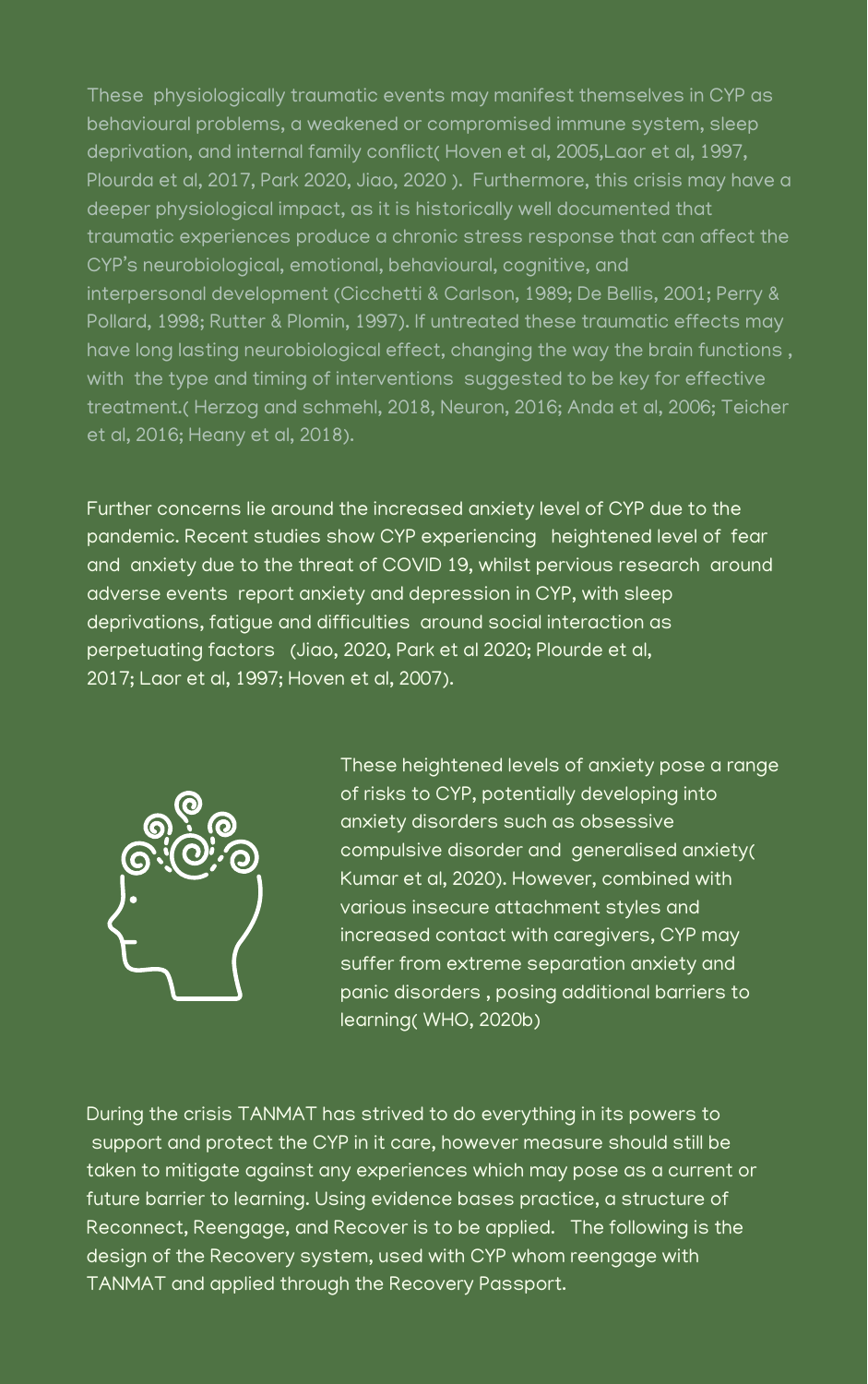The aim of this recovery system is to combat the effects of the extreme negative events from COVID 19, reducing the chances of developmental trauma and fully prepare our students to reintegrate back into education. Using elements taken from the think piece " The Recovery Curriculum " , the neuro sequential model of brain development and TANMAT' s trauma informed approach, we aim to use early interventions, observations and activities to explore the effects of the crisis and apply interventions to assist CYP to reprocess any trauma responsive behaviours and support good mental health( Carpenter 2020, Perry, 2009, Golding and Hughes 2020). This will take the form of a three stage approach: Exploration, Reprocessing, Evaluation.

> It is therefore highly important to determine whether an emotional or psychological trauma has occurred. Once a balanced understanding of the CYPs needs is ascertained, the degree of impact can be judged. We aim to undertake this using a range of non intrusive exploratory practices, examining alterations to their emotional state including internalised and externalised behaviours, pervasive reactions to minor stress, stimulus or staff and any physical signs of discomfort or distress.

As each CYP perception of their experiences and situation may be different, it is desirable to explore how each of our students have experience the lockdown, isolation and the COVID 19 situation. A CYP intraception, the process of understanding the world primarily through feelings or emotions (Murray, 1938), may have caused them to link events during the current crisis to negative emotions, altering their life view and understanding of the world. When unrecognized, physiological trauma may generate complications both physically and mentally, presenting challenges in their personal life (Jaffe et al, 2005) .





# Intent

#### Exploration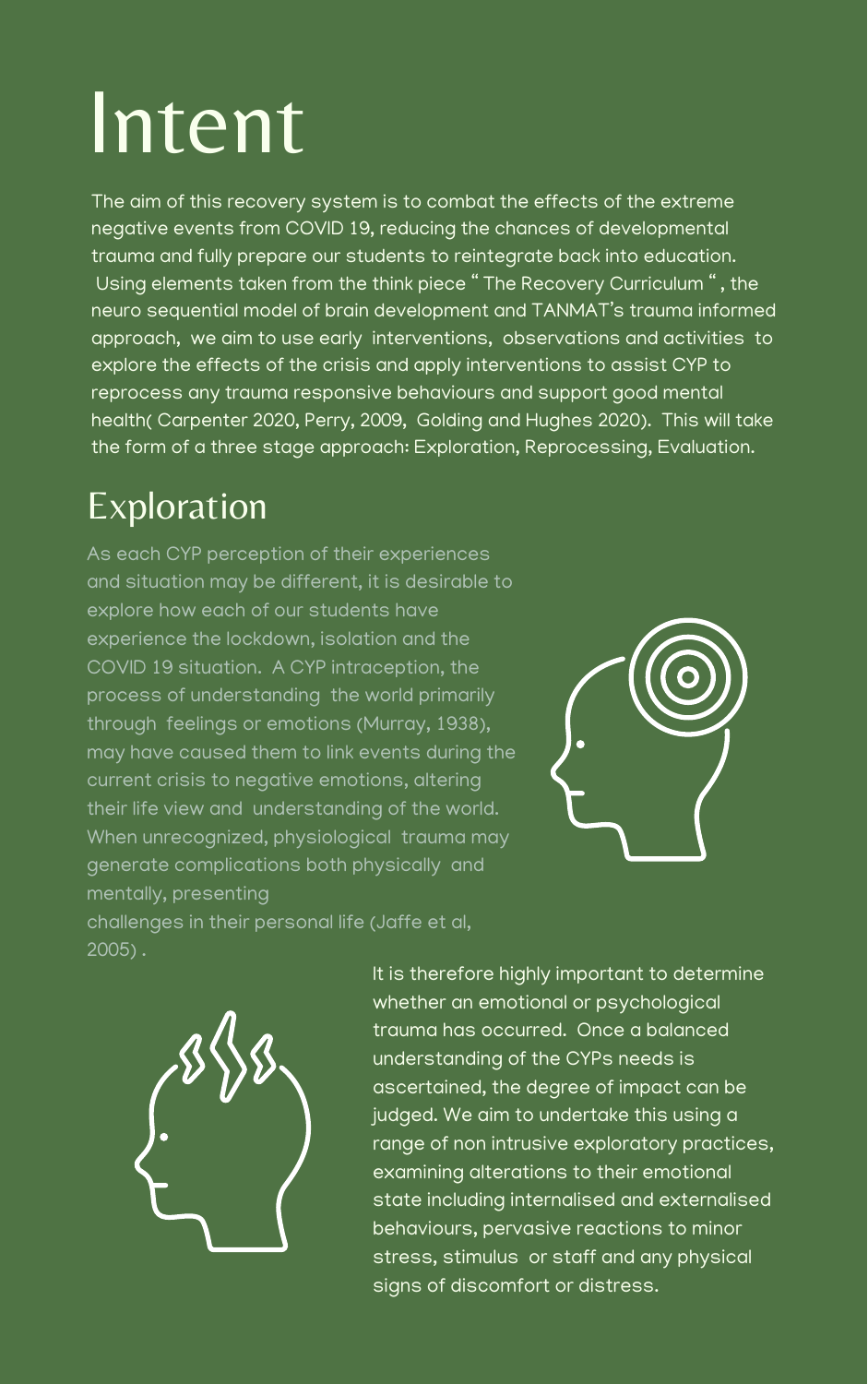Using evidence based interventions, a combination of taught sessions and student activities will be used to re instate a feeling of safety and belonging, whilst using somatic intervention to release tension and assist CYP to become reconnected with their bodies( Mischke-Reeds, 2020). Furthermore, open dialogue around pandemic and CYP experiences will help break down any misconceptions or pervasive thoughts and provide coping strategies to help improve resilience against upcoming challenges.

> The effectiveness of the recovery passport will be determined by the three main areas.



Firstly, we aim to see a reduction of the observed indicators, which CYP initially presented, in all settings. This includes directed and non-directed time, as well as parent/ caregiver reports where applicable.

### Reprocessing





Secondly, it is intended to rebuild relationships with staff and peers, facilitating social interactions and supporting the achievement of developmental milestones previously missed or currently being worked towards.

Lastly, the marked improvement of interpersonal skills, such as attendance, sleeping patterns and health diet aim to signal the successful reintegration back into education and improved wellbeing.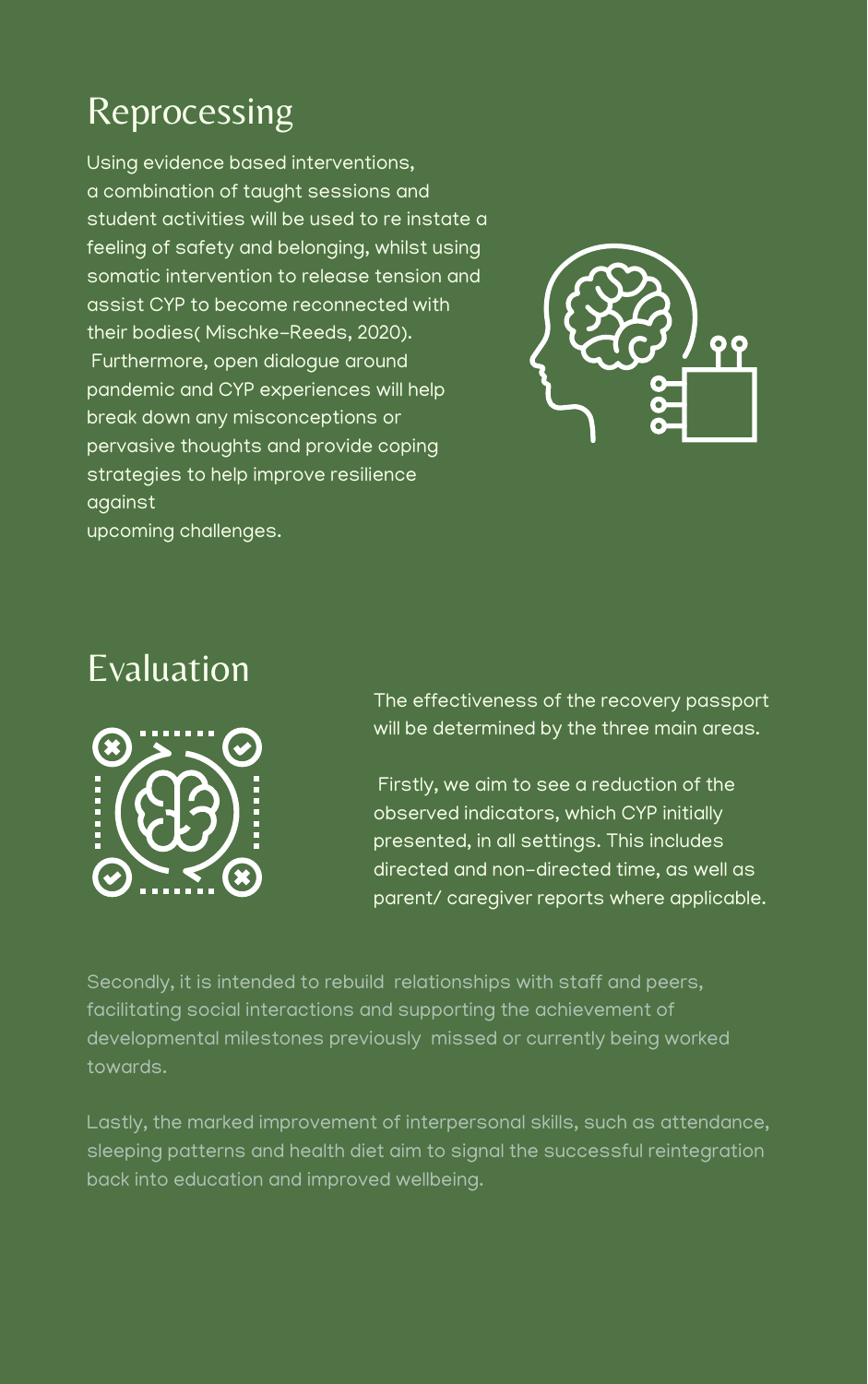# Implementation

The challenges to be addressed under the current crisis have been divided into three main categories.

1.Lockdown ( Loss of individual liberty, damaged relationships and loss of control)

2.Isolation ( Loss of support networks, motivation and increased anxiety)

3.COVID 19 ( Bereavement, illness, increased anxiety, feeling unsafe)

The details of these approaches are further explained below.

Many CYP may not be consciously aware or have the linguistic skills to verbalise their worries and fears (James, 2007). However, these may be evident from the recognition of recurring actions and emotional problems they are presenting, offering clues to experiences and events which may have caused dysregulation in the CYP brain and altering their perception of the world( Jaffe et al, 2005). Non-intrusive exploration tasks and activities will allow CYP to share their interpretation of their experience during the current crisis, helping to rebuild relationships with staff whilst providing key information to any negative effects of the pandemic. Using various methods of approach, these activities will take into account the most effective way to engage the students, whilst using principles from numerous therapeutic approaches to help staff fully understand the CYP' s perception of events and the effect these have had on their wellbeing.

#### Observation of students

Using understanding emotional behaviour in the three basic dimensions of arousal, dominance and pleasure (Russell, 1980) students are to be observed as to assess any elusive changes in these three areas. Greater understanding of these subtle differences may allow for interventions to applied proactively, helping to address the concern and returning the CYP into a state of social engagement ( Jaffe et al, 2005). Furthermore, staff observations focusing on emotional and behavioural changes will highlight any suspected areas for concern

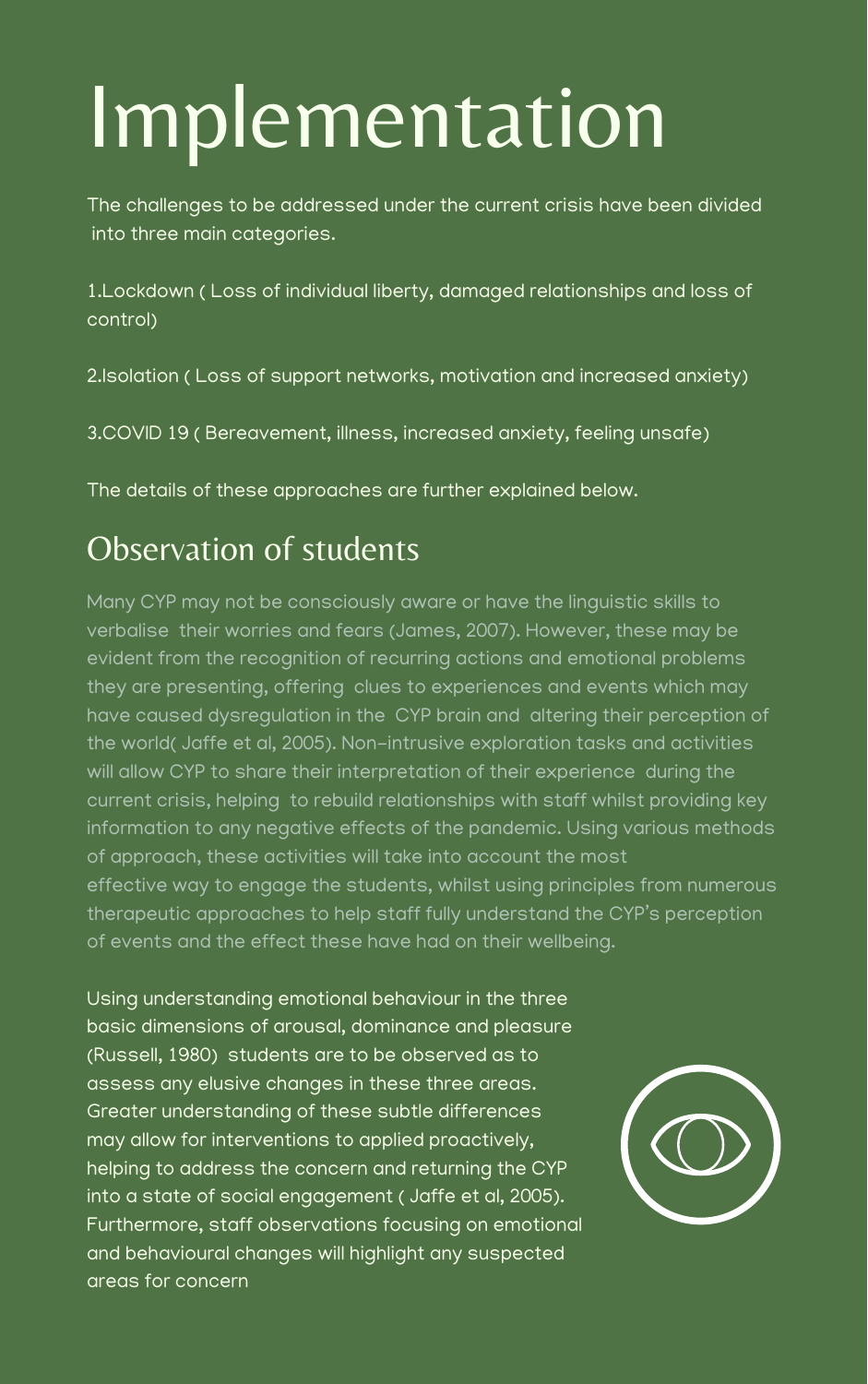#### Certain symptoms of trauma of are to be expected. These are listed below:

Sleep disturbance and pattern Altered eating habits Low mood, motivation and energy level Heighten emotional responses to stimulus/ stress Heightened level of anxiety with possible indicators for OCD/ panic attacks Continual/ sporadic sense of dread Chronic, unexplained pain Feelings of helplessness Feelings of Irritability, increased angry and resentment Emotions becoming internalised Withdrawal from regular interactions Cognitive delay, difficulty maintaining focus or making decisions Unclear , fragmented memory when discussing traumatic events

However, if CYP have experiences any extreme negative events during the COVID 19 situation, the following additional symptoms may be evident.

Re-experiencing the trauma Intrusive thoughts, flashbacks or nightmares Surge of emotions or images related to the traumatic event Avoidant and dissociative behaviours, situations that resemble a traumatic event

Being unable to remember the past events Altered relationships or detachment from previous secure attachments Continual signs of depression Low self esteem and guilt feelings Symptoms of bereavement Altered perception of the world, including time, values and expectations Hyper-arousal, overreactions and sudden anger Continual signs of anxiety Insomnia

Morbid obsessions and thoughts about self harm/ death

If recognised by staff, the CYP involved should be referred to both the Trust safeguarding and Parenting team for additional support and evidence collection. To equip staff in the recognition of this, training will be provided around hyper-arousal and dissociative behaviours, supported via resources and checklists from tracking trauma through non verbal communication methods ( Mischke-Reeds, 2020).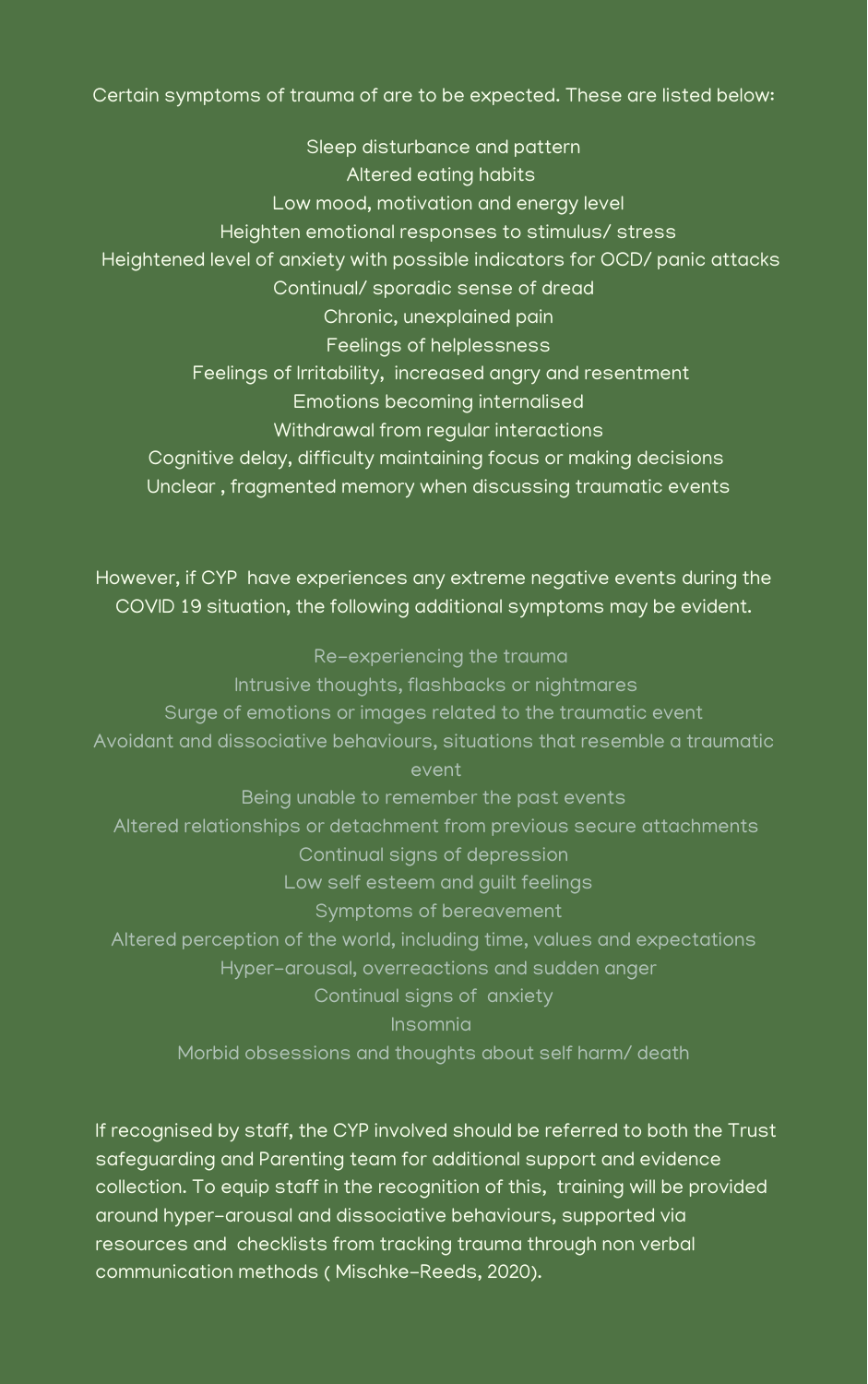#### Reconnect

The loss of structure, daily routine and lack of interpersonal and social interaction is a potential risk factor for CYP , negatively effecting their ability in relationships to form friendships (Zhang, 2020, Samanta, 2020). Combined with the knowledge of disorganised attachment styles that CYP present during the school setting, the importance of reconnecting with students and reestablishing bonds could be essential to their reintegration back into education (Kidd et al., 2011).



"emotionally available ", removing their own judgements and bias when discussing situations allowing them to be sensitively engaged whilst reducing the risk of re traumatisation.

#### Through the uses of a dyadic developmental psycho-therapeutic approach (DDP), staff interactions with CYP are key, using non threatening approach to ensure they feel safe, increase the potential of emotional connections and attachments to take place ( Golding and Hughes, 2020). Using the PACE approach designed by Dan Hughes (2020), the four elements of playfulness, acceptance, curiosity and empathy helping the staff remain

with evidence based intervention around set topics such as anxiety, worry and stress, reinforced by therapy based starter activities and plenary tasks which can be used in all lessons to address any signs of trauma the students present.

#### PREPARE sessions/ lesson activities

Using the a neuro sequential interpretation of brain development, the activities used for reprocessing CYP thoughts , feeling and perceptions of will take a bottom up approach. ( Perry, 2009) This will initially use somatic/ sensory activities to activate a state of social engagement, which will facilitate the rebuilding of attachments and relationship, whilst using therapeutic approaches to assist with both emotional and behavioural co regulation activities. From this, self esteem will be supported, using the Recovery Passport to recognise achievement and to re-establish a sense of belonging within the school environment. Lastly, any remaining cognitive effects of trauma can then be managed, using cognitive therapy to help repair distorted views, maladaptive thinking and intrusive thoughts. PREPARE sessions will be delivered using this understandings combined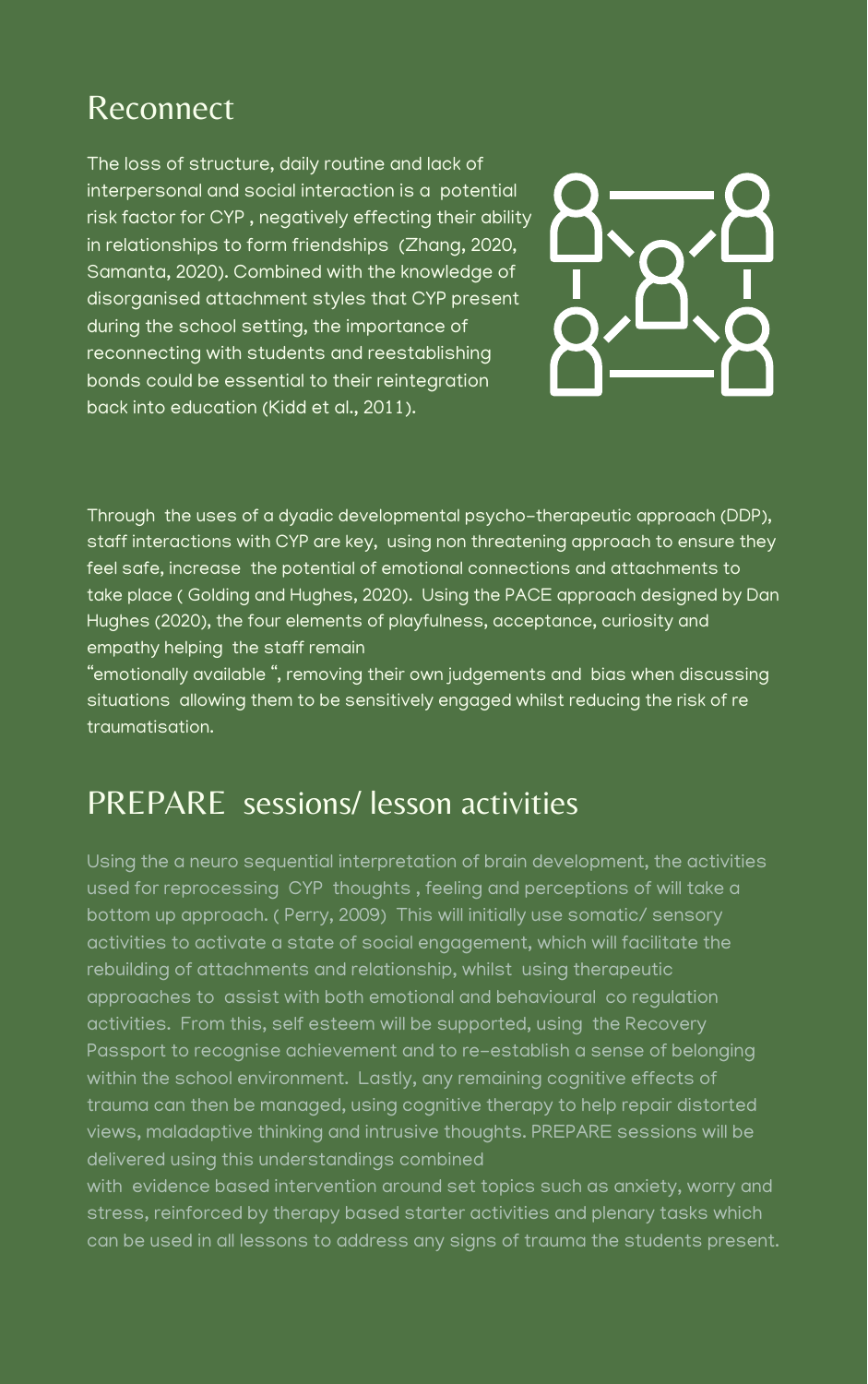#### **Journaling**

Journaling is intended to enableC YP to explore and question the past events during the COVID 19 crisis, helping them to process and understand these events, allowing for more realistic interpretation(Barry and O'Callaghan, 2008). In turn, this reprocesses any misconception or misunderstanding, enabling situations to be reframed, helping strengthen attachment with parents and caregivers. Using processes taken from Intensive Journal Therapy (Progoff, 1960) writing prompts and exercises will be applied to help students internalise their thoughts and feelings which they gained from their experiences, whilst allowing staff to be aware of both the events which have occurred and how these have affected the CYP. The format of this journal should take into account the strengths of the individual CYP, using a method which will allow them to become fully engaged in the process. The continual use of these journals will act as a reflection tool, highlighting the improvements the CYP have made and the journey they have taken.

In addition, information from these journals will feed into tasks developed from life story therapy (Rose, 2012), allowing for tasks such as " the behaviour tree " and "fact, fiction, heroism and fantasy " to be used to build CPY self esteem at the same time as assisting them to explore the root causes of their feelings.



#### **Discussions**



Regular talks and discussions should to both build relationships and help to be explored CYP perceptions to assess whether they have become distorted or even maladaptive. Using processes based upon life story therapy and cognitive behavioural therapy( CBT), students will be assisted to identifying their emotions which have developed from the perceptions and be helped to recognise the root cause of the situation (Rose, 2012; Stallard ,2005).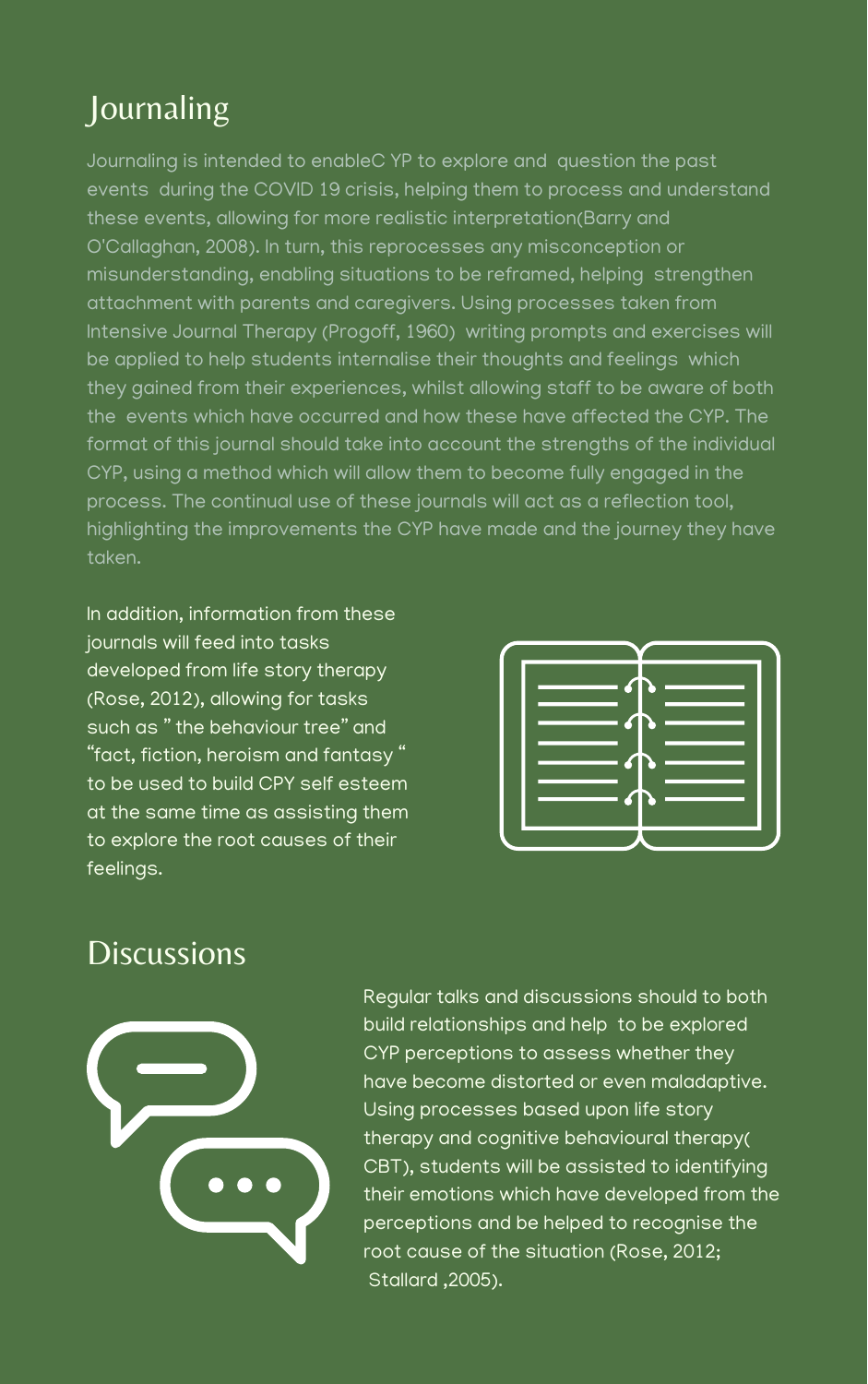Many CYP may be experiencing builtup tension in their bodies due to high level of stress allowing the escalation of " survival energy " from which they have had no avenue for release (Gallo, 2007). Once these have been identified, these exercises are indented to help these CYP remove this tension, whilst allowing them to reconnect with their bodies, becoming more grounded in the process.( Mischke-Reeds, 2020). These exercises will involve :

Body reading/ awareness/ image

Presence/ perception and sensations

Positive movements

Boundaries

Self-regulation

Breathing out tension

Sound and

Once the CYP are in a regulated state of mind, tasks informed by cognitive behavioural therapy are to be applied, helping to change the thought process, the feeling attached to this and overall behavioural outcome. This is intended to improve the CYP ability to deal with previous challenges around COVID 19 and become more resilient in facing the new challenges which are yet unknown( Stallard, 2005)



#### Somatic exercises

### Cognitive Behavioural and Dialectical Behaviour skills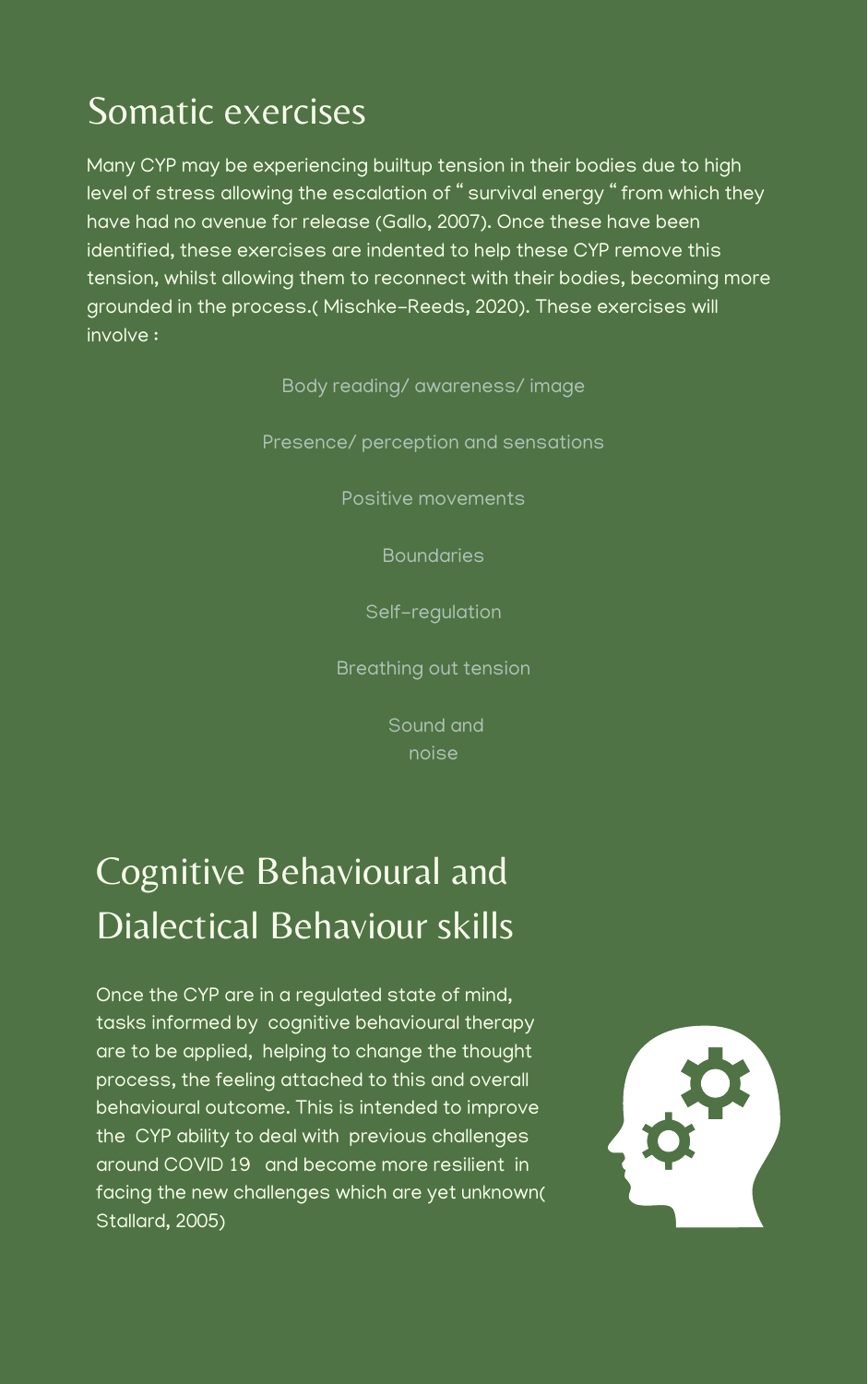CYP whom react more intensely when faced with emotional stressors may have increased sensitivity to cortisol due to their exposure to toxic stress during the lockdown period (Centre for the developing child, 2020) . Tasks informed from Dialectical behaviour skills, use the 4 different approaches of core mindfulness, distress tolerance, interpersonal effectiveness and emotional regulation , will allow CYP greater control over the autonomic nervous system and increasing the tolerance to the stress hormone, thus reducing the time taken to return to baseline arousal levels. These strategies, such as creating a relaxation plan, distraction plan, self soothing and safe-place visualization, link into other somatic interventions being used to support a positive outcome( Mckay et al, 2007).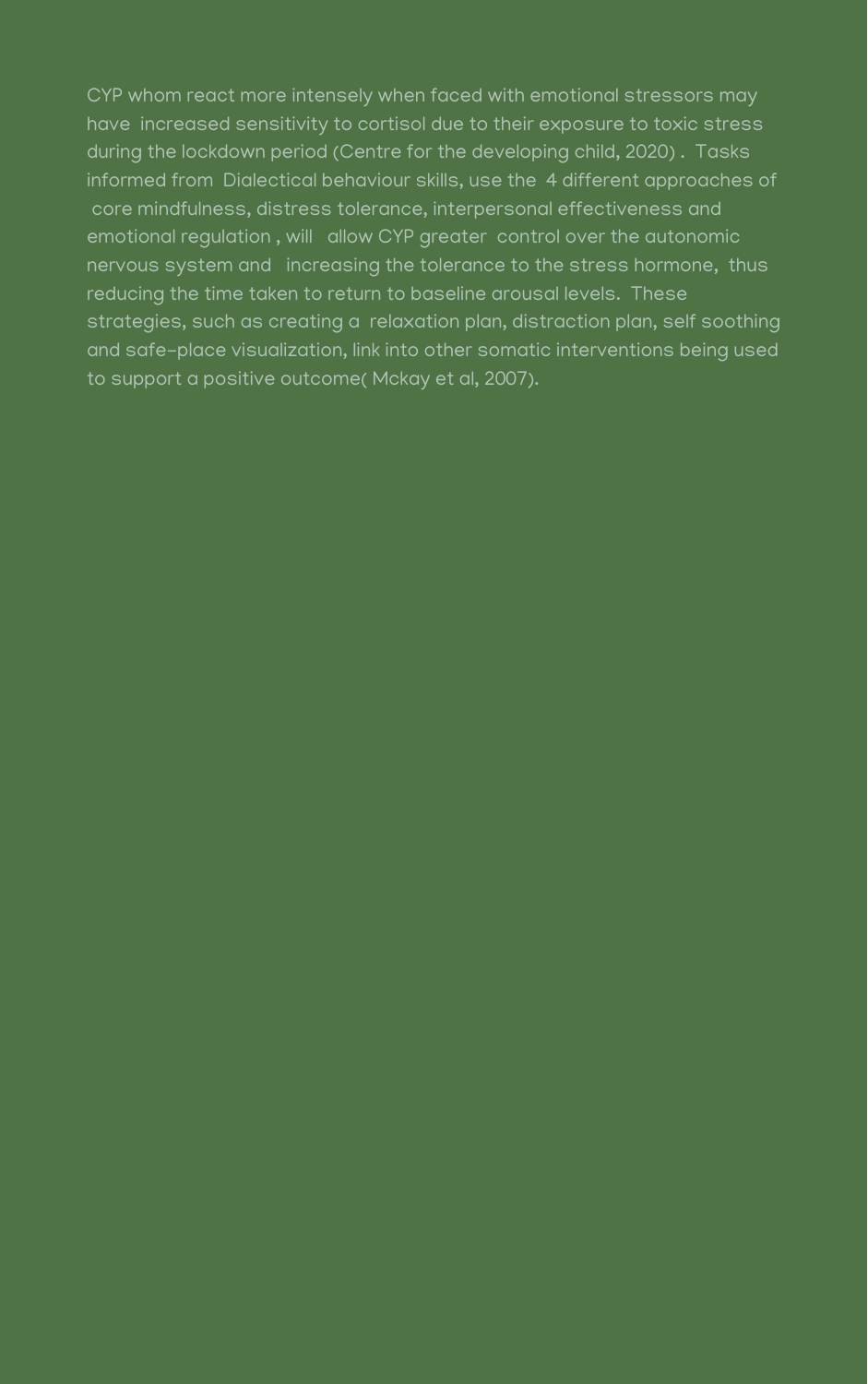These approaches and intervention aim to combat the effects of the three areas of concern, improving the CYP mental health and wellbeing, to allow them to fully reengage back into full time education and have positive outcomes in life. Through the use of the recovery passport, three areas of intent are to be supported, monitored and targeted, giving an indicator to whether recovery has been made or if further intervention is needed.

From the interventions used, student should be able to show an observed improvement in the emotional regulation skills, initially through their ability in seeking support, through co regulation with staff and peers , resulting in improved self regulation skills and use of healthy coping strategies. This should be evident in a variety of settings, including directed/ non-directed time in school and social/ family situations.





Where CYP understanding of their experiences has been distorted by either misguided values or misconceptions, students should have more realistic perception of past events and future developments, whilst having improved understanding of dealing with stress, worry, anxiety and depression. If CYP have displayed trauma responses to stressors and stimulus, they should have undertaken therapeutic activities and interventions to address these. Students displaying cause for concerns should have been referred to external agencies for further guidance and support.

# Impact

### Improved social engagement/ regulation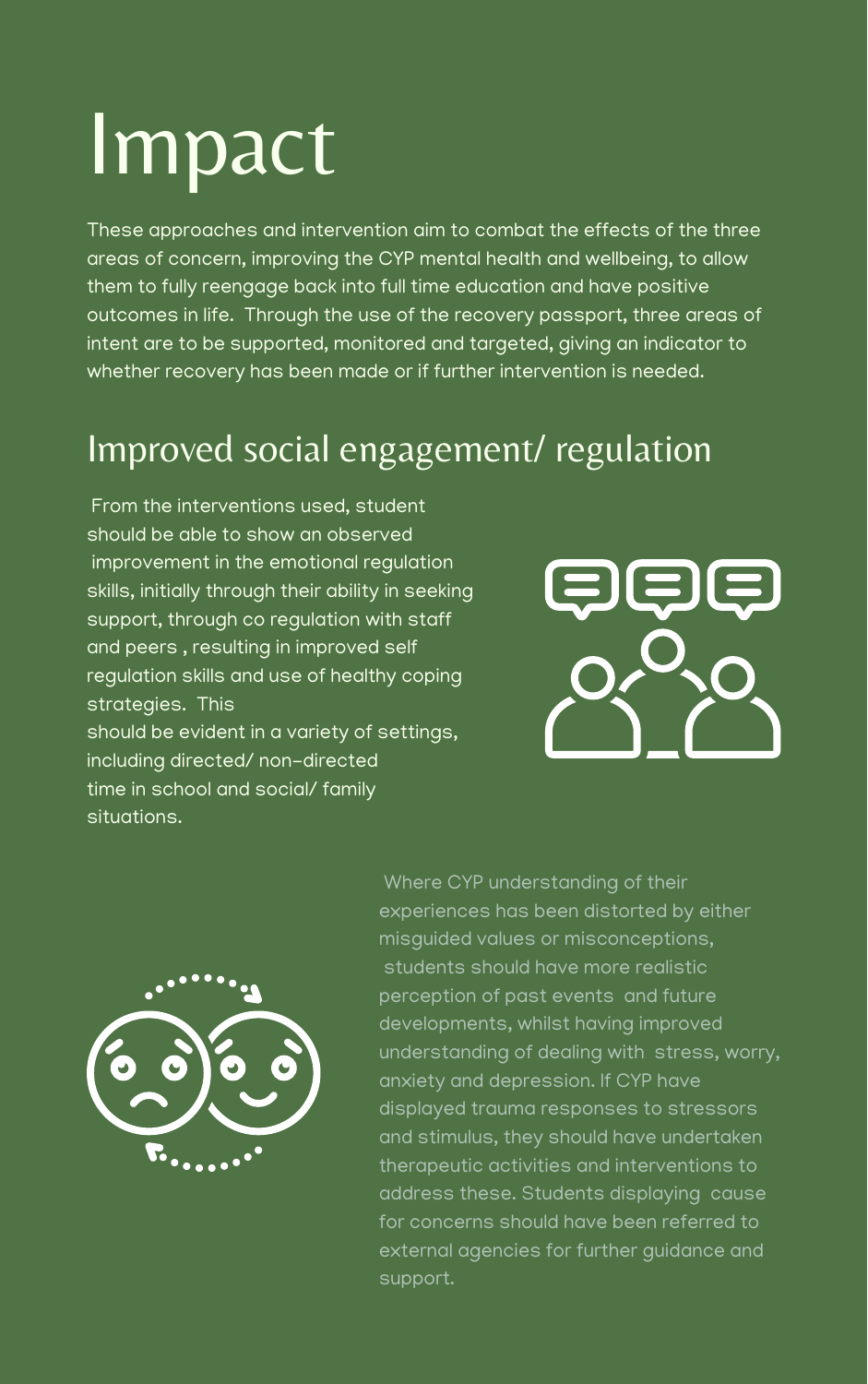From completion of the recovery passport, students should display improved interactions with staff, interacting and communicating in line with their developmental age. This allows for the management of exposure to toxic stress, allowing for CYP to be subjected to acceptable stress levels when supported with key adults, thus allowing of pendulation of the emotional state in a controlled environment and supporting co regulations skills.



Furthermore, students should re-established existing key links with adults or create new secure attachments to act as a safe base for students turn to feeling overwhelmed . Students should show improved interactions with

peers, showing the capacity to re-establish relationships and build new friendships. Overall, CYP should display that they feel safe at all times, exhibiting a sense of belong to the school environment.

#### Relationships

Interpersonal relationships are key to re establishing CYP not only sense of self but provide them a secure base which they feel safe and comfortable, allowing them to explore their internal and external experience in life. (Schimmentiet al, 2020)

#### Transition back into education.

Once the previous two areas of intent have been effective, the transition back into education may then be targeted for improvement.

Students should be showing a sequential improvement in attendance and timekeeping, resulting from the reduction in separation and generalised anxiety exasperated by the pandemic. Furthermore, an increased sense of belonging, reestablishment of routine and acceptance from peers groups is intended to result in improved attendance over the first term.

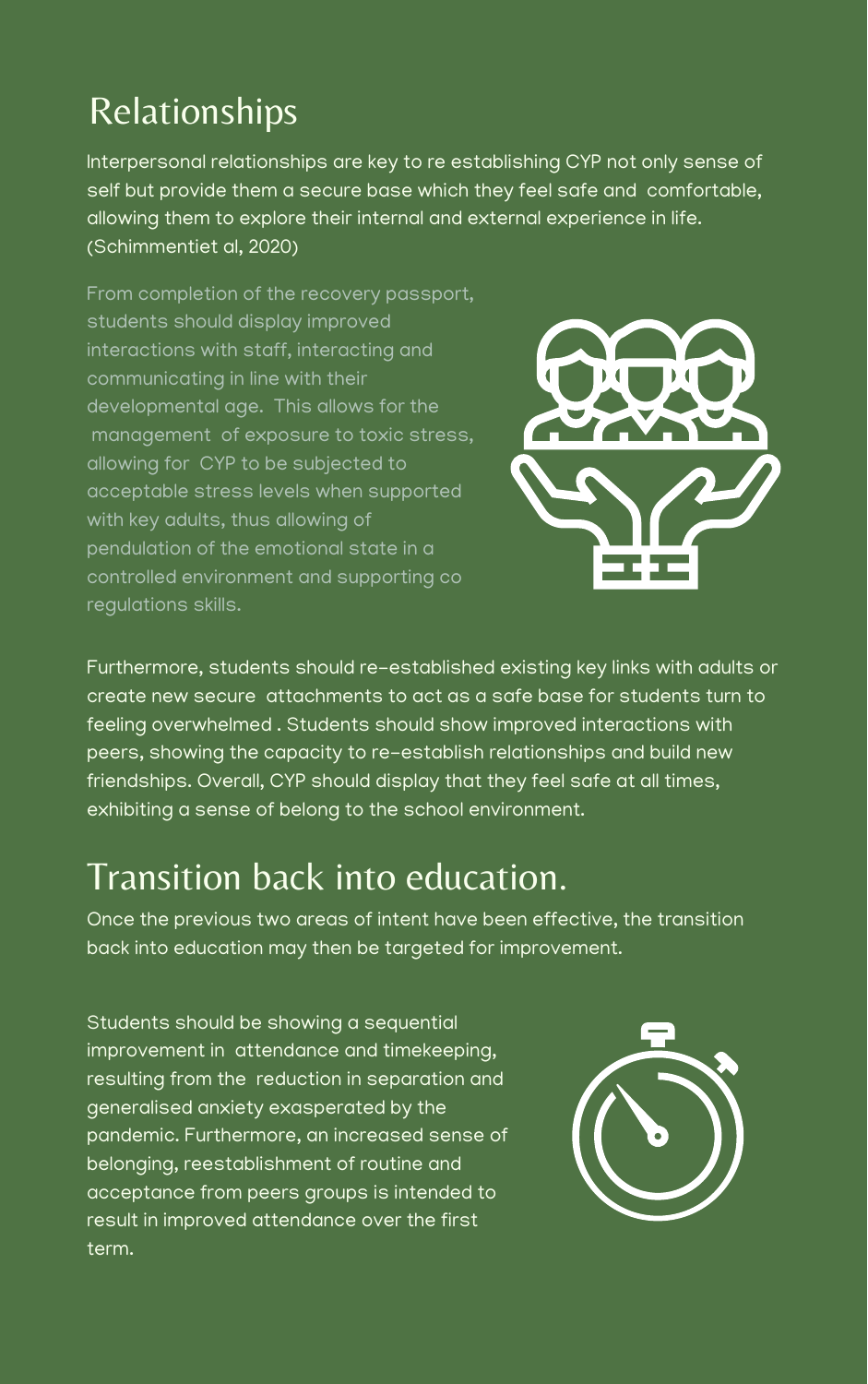CYP sleep pattern may have been adversely effected by this current crisis, due to lack of daily structure or effects of traumatic events, resulting in potential sleep disorders removing the capacity for REM to reprocess traumatic experiences ( Mackesy, 2020; Punamäki, 1997; Lavie, , 2001; Park et al, 2020)



### And so.........



Students should show improved motivations around learning and show improved engagement back into the learning environment. This include discussing aspirations for the future, making plans and setting goals to enable future success.

Through the use of the recovery passport, CYP, parents and staff can monitor these areas, address any barriers and expedite CYP positive development ready for the their involvement in the passport to PREPARE.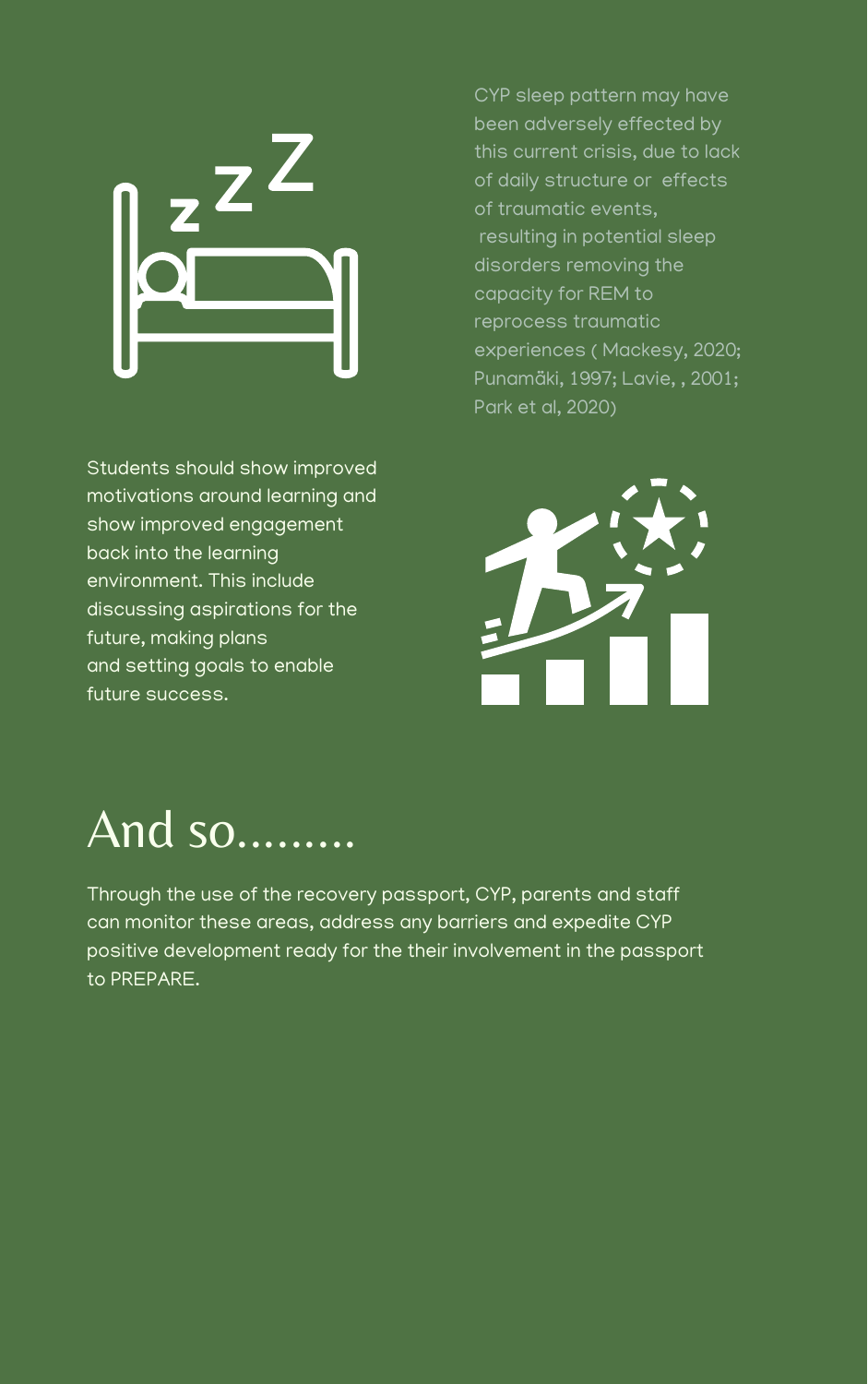## Bibliography

Ahmed, M. Z. et al. (2020) 'Epidemic of COVID-19 in China and associated Psychological Problems', Asian Journal of Psychiatry, 51.

Anda, R.F., Felitti, V.J., Bremner, J.D., Walker, J.D., Whitfield, C.H., Perry, B.D., Dube, S.R. and Giles, W.H., 2006. The enduring effects of abuse and related adverse experiences in childhood. European archives of psychiatry and clinical neuroscience, 256(3), pp.174-186.

Barry, P. and O'Callaghan, C., 2008. Reflexive journal writing: A tool for music therapy student clinical practice development. Nordic Journal of Music Therapy, 17(1), pp.55-66.

Carlson, V., Cicchetti, D., Barnett, D. and Braunwald, K., 1989. Finding order in disorganization: Lessons from research on maltreated infant's attachments to their caregivers: Theory and research on the causes and consequences. In Child maltreatment: Theory and research on the causes and consequences (pp. 494-528). Cambridge University Press.

Carpenter, B., 2020. A Recovery Curriculum: Loss and Life for our children and schools post pandemic. Available at :< HTTP://www.recoverycurriculum.com > : Accessed 23 June 2020.

Centre for the Developing Child. Harvard University., 2020. A Guide To Toxic Stress - Centre On The Developing Child At Harvard University. [online] Available at: <https://developingchild.harvard.edu/guide/a-guide-to-toxic-stress/ : Accessed 23 June 2020.

> Coronavirus (COVID-19) in the UK". GOV.UK Coronavirus (COVID-19) cases in the UK. UK Crown. Retrieved 16 June 2020.

Creighton, G., Oliffe, J.L., Ferlatte, O., Bottorff, J.,

Broom, A. and Jenkins, E.K., 2018. Photovoice ethics: Critical reflections from men's mental health research. Qualitative Health Research, 28(3), pp.446-455.

De Bellis, M.D., Hall, J., Boring, A.M., Frustaci, K. and Moritz, G., 2001. A pilot longitudinal study of hippocampal volumes in pediatric maltreatment-related posttraumatic stress disorder. Biological psychiatry, 50(4), pp.305-309.

Gallo, F., 2007. Energy tapping for trauma: Rapid relief from post-traumatic stress using energy psychology. New Harbinger Publications.

Golding, K. and Hughes, D., 2020. Dyadic Developmental Psychotherapy (DDP): Using Relationships To Heal Children Traumatised Within Their Early Relationships. Ddpnetwork.org. Available at: <https://ddpnetwork.org/backend/wp-content/uploads/2020/02/Dyadic-Developmental-Psychotherapy-DDP-Golding-and-Hughes-Adoption-UK-2020.pdf :Accessed 23 June 2020.

> Heany, S.J., Groenewold, N.A., Uhlmann, A., Dalvie, S., Stein, D.J. and Brooks, S.J., 2018. The neural correlates of childhood trauma questionnaire scores in adults: a meta-analysis and review of functional magnetic resonance imaging studies. Development and psychopathology, 30(4), pp.1475-1485.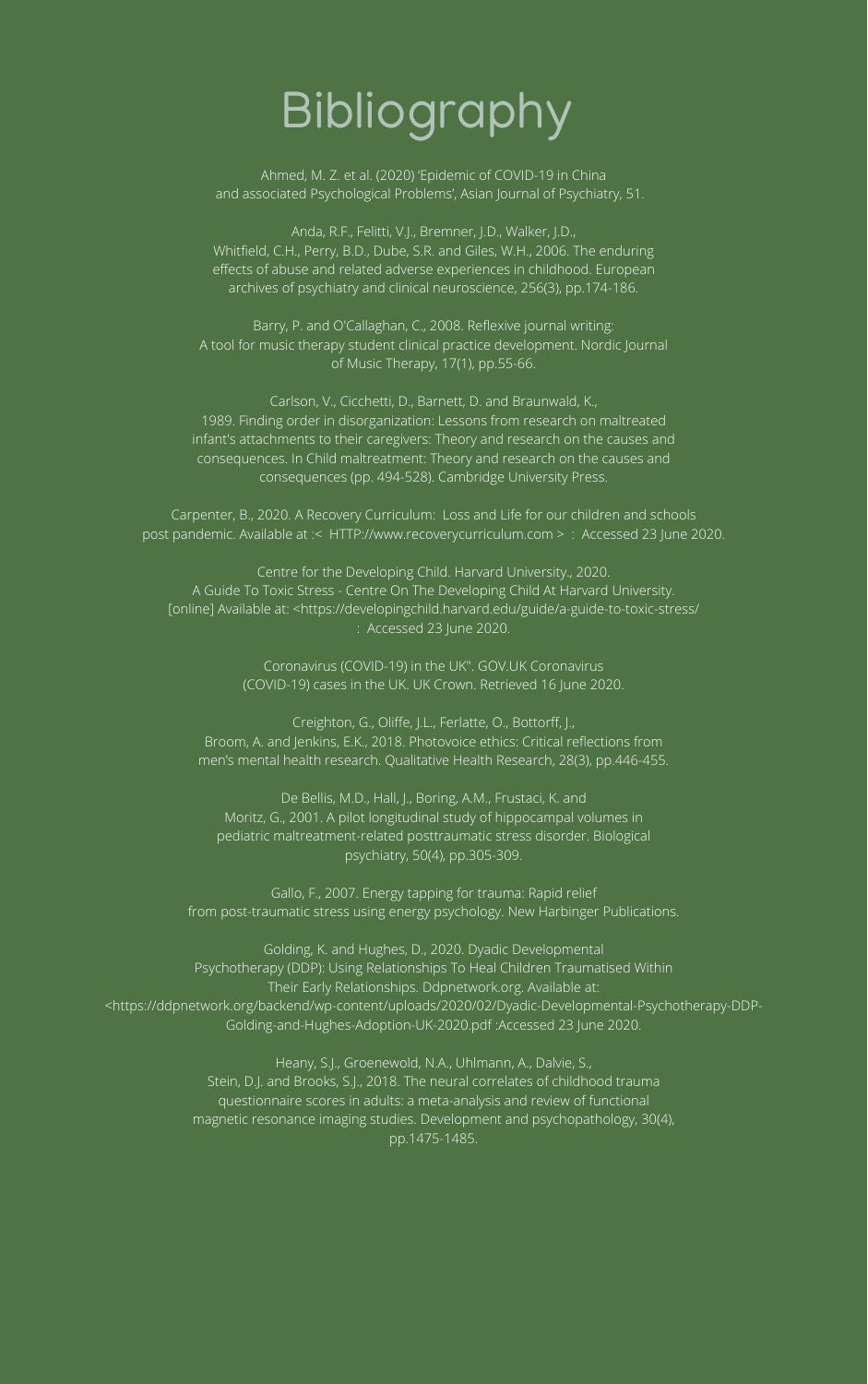Hoven C.W., Duarte C.S., Lucas C.P., Wu P., Mandell D.J., Goodwin R.D. Psychopathology among New York City public school children 6 months after September 11. Arch Gen Psychiatry.

Jaffe, J., Segal, J. and Dumke, L.F., 2005. Emotional and Psychological Trauma: Causes, Symptoms, Effects, and Treatment. Mental emotional trauma.

James, A., 2007. Giving voice to children's voices: Practices and problems, pitfalls and potentials. American anthropologist, 109(2), pp.261-272.

Jiao, W.Y., Wang, L.N., Liu, J., Fang, S.F., Jiao, F.Y., Pettoello-Mantovani, M. and Somekh, E., 2020. Behavioral and emotional disorders in children during the COVID-19 epidemic. The journal of Pediatrics, 221, p.264.

Kidd T., Hamer M., Steptoe A. Examining the association between adult attachment style and cortisol responses to acute stress. Psychoneuroendocrinology. ,pp.771–779.

Kumar, A. and Nayar, K.R., 2020. COVID 19 and its mental health consequences. Journal of Mental Health, pp.1-2.

Laor N., Wolmer L., Mayes L.C., Gershon A., Weizman R., Cohen D.J. Israeli preschool children under Scuds: a 30 month follow-up. J Am Acad Child Adolesc Psychiatry.

> Lavie, P., 2001. Sleep disturbances in the wake of traumatic events. New England Journal of Medicine, 345(25), pp.1825-1832.

Linehan, M.M., 2014. DBT? Skills training handouts and worksheets. Guilford Publications.

Mackesy, G., 2020. EMDR And Somatic Psychotherapy. 1st ed. Unabridged Audiobook: Donatella Di Pasque.

Mental Health UK. 2020., Covid-19 And Your Mental Health -

Mental Health UK. [online] Available at: <https://mentalhealth-uk.org/help-and-information/covid-19-and-yourmental-health/> [Accessed 23 June 2020].

> Mischke-Reeds, M., 2018. Somatic Psychotherapy Toolbox. 1st ed. Eau Claire, WI: PESI Publishing.

Murray, H.A., 1938. Explorations in personality: A clinical and experimental study of fifty men of college age.

Park I., Oh S.M., Lee K.H., Kim S., Jeon J.E., Lee H.Y. The moderating effect of sleep disturbance on the association of stress with impulsivity and depressed mood. Psychiatry Investigation

Perry, B.D. and Pollard, R., 1998. Homeostasis, stress, trauma, and adaptation: A neurodevelopmental view of childhood trauma. Child and adolescent Psychiatric Clinics, 7(1), pp.33-51.

Perry, B.D., 2009. Examining child maltreatment through a neurodevelopmental lens: Clinical applications of the neurosequential model of therapeutics. Journal of Loss and Trauma, 14(4), pp.240-255.